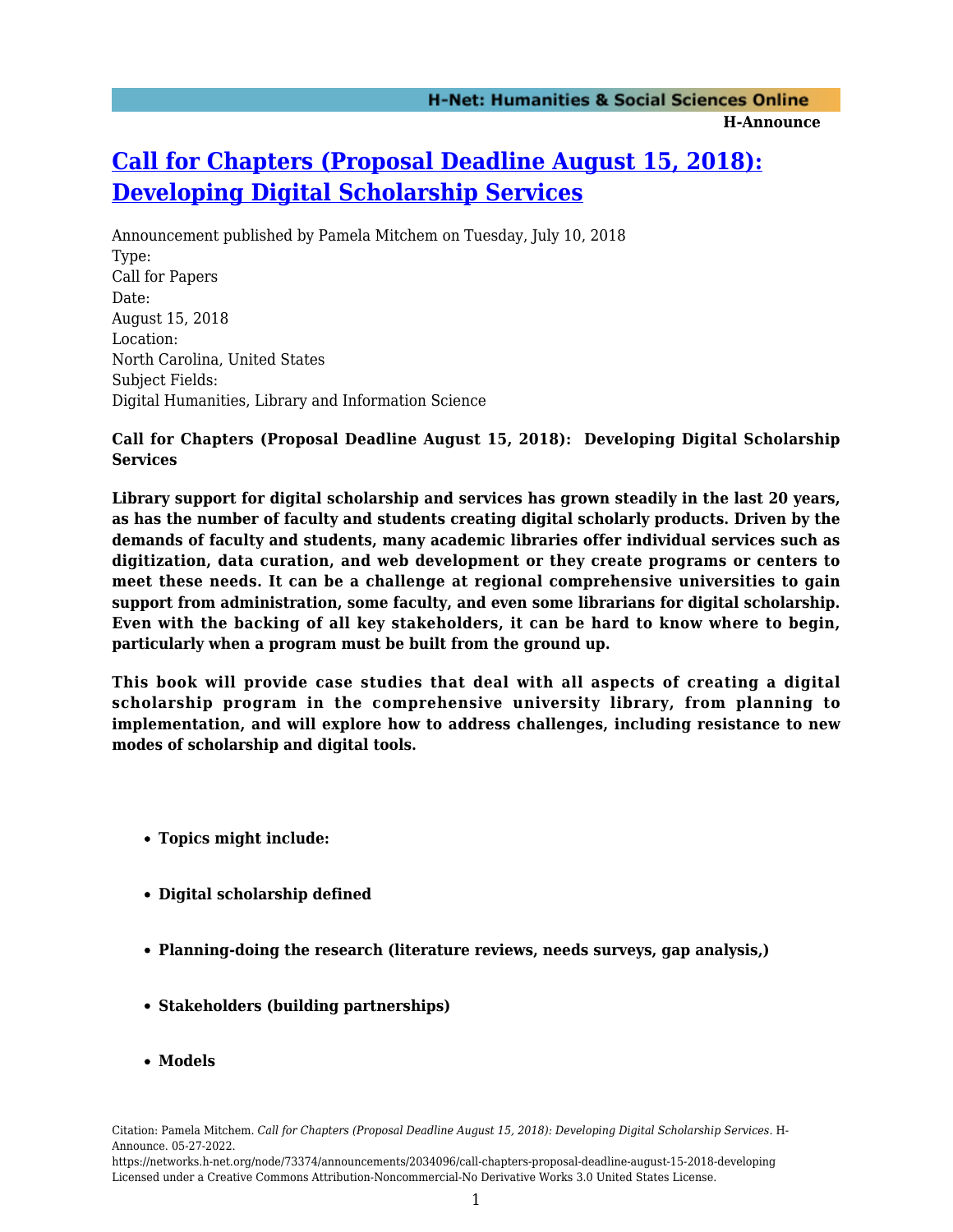## **H-Net: Humanities & Social Sciences Online**

**H-Announce** 

- **Digital tools and equipment**
- **Staffing/Space issues and opportunities**
- **Marketing and outreach (faculty, staff, students)**
- **Funding (administration support, grants, donors)**
- **Faculty and administration resistance**
- **Administrative support (liberal arts, comprehensive, research universities)**
- **Other challenges**

#### **Editors:**

**Pamela Mitchem, Coordinator of Digital Scholarship & Initiatives, Appalachian State University, Boone, NC email: [pricemtchemp@appstate.edu](mailto:pricemtchemp@appstate.edu)**

**Dea Rice, Digital Projects Manager, Appalachian State University, Boone, NC email: [ricedm@appstate.edu](mailto:ricedm@appstate.edu)**

## **Submission Procedure:**

**You are invited to submit a word document that includes the title of the proposal, an abstract (500-800 words).**

**All proposals should be submitted to the following address: [pricemtchemp@appstate.edu](mailto:pricemtchemp@appstate.edu)**

**Proposals Submission Deadline: August 15, 2018**

**Notification of Acceptance: September 15, 2018**

**Chapter Submission Date: February 15, 2019**

**Authors will be notified of a final decision September 15, 2018 and asked to send a full text by February 15, 2018. The chapter's length will be 5000-7000 words. Submitted chapters should not have been previously published or sent to another editor.**